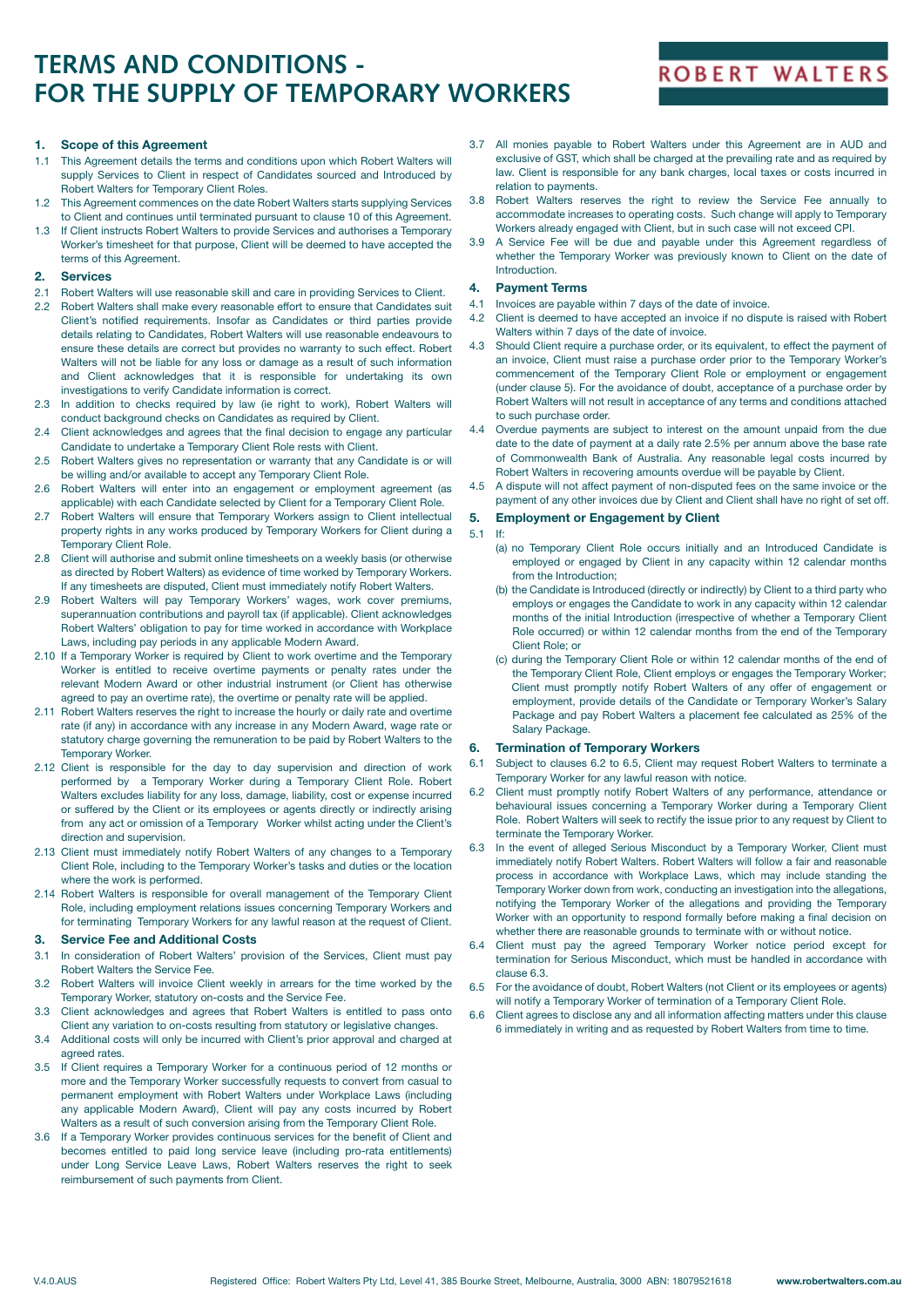# **TERMS AND CONDITIONS - FOR THE SUPPLY OF TEMPORARY WORKERS**

## **ROBERT WALTERS**

### **7. Indemnities and Liability**

- 7.1 Robert Walters shall indemnify Client against any claim made by third parties against Client and all proceedings, actions, claims, demands, losses, liabilities, damages, costs (including reasonable legal costs) and expenses which may be brought against or suffered or incurred by Client arising directly from Robert Walters' negligence in its performance of the Services.
- 7.2 Client shall indemnify Robert Walters against any claim made by third parties against Robert Walters and all proceedings, actions, claims, demands, losses, liabilities, damages, costs (including reasonable legal costs) and expenses which may be brought against or suffered or incurred by Robert Walters arising directly or indirectly out of or in connection with any claim or complaint by a Temporary Worker under Workplace Laws relating to the engagement, employment or termination of a Temporary Worker arising from any breach of clause 6 by Client, its employees or agents or any unlawful or negligent acts or omissions of Client.
- 7.3 A party's liability under any indemnity in this Agreement shall be reduced to the extent any act or omission of the other party caused or contributed to the liability, loss, damage, costs, proceedings, actions, claims or demands.
- 7.4 A party's total aggregate liability for all claims, demands or proceedings under this Agreement whether in contract, in tort, or negligence, breach of statutory duty or otherwise or under any indemnity provided hereunder (with the exception of instances where liability cannot be limited at law) shall not exceed the greater of \$250,000 or the sum equivalent to three (3) times the net annual Service Fee paid during the 12 month period preceding the loss, and shall be reduced proportionately to the extent that any act or omission of the other party caused or contributed to the loss.
- Neither party shall be liable under this Agreement or under any indemnity for any indirect, punitive, special or consequential damages or loss (including but not limited to loss of revenue, actual or anticipated, loss of business or goodwill, loss of use or operation, anticipated savings and/or any claims made under third party contracts), howsoever caused or arising under this Agreement.
- Nothing in this Agreement excludes or limits a Party's liability that cannot limited or excluded at law, including for fraud, personal injury or death.
- 7.7 Each party must use all reasonable endeavours to mitigate its loss, damage and any expenses arising under this Agreement.

### **8. Work Health and Safety**

- 8.1 The Parties will each comply with the obligations placed upon them by the relevant WHS Laws in order to ensure, as far as reasonably practicable, the health and safety of Temporary Workers.
- 8.2 Client has a duty of care to ensure a safe system of work and safe work environment for Temporary Workers and will provide a site induction for Temporary Workers at the commencement of a Temporary Client Role. This duty of care includes Temporary Workers directed to work for any customer of Client.
- 8.3 Client will consult, cooperate and coordinate with Robert Walters on health and safety matters relating to Temporary Workers . This includes but is not limited to allowing Robert Walters, its employees or its agents reasonable access on notice to any site where Temporary Workers will perform Temporary Client Roles.
- 8.4 Client must notify Robert Walters of any accidents, incidents or any other matter relating to the health and safety of Temporary Workers.

#### **9. Privacy and Confidentiality**

- 9.1 The Parties must comply with Privacy Laws in their collection, use, storage and disclosure of Personal Information in the performance of this Agreement. For the purposes of this clause, Personal Information shall have the meaning given to that term in Privacy Laws.
- 9.2 If Client becomes aware of any actual or alleged breach of Privacy Laws concerning Personal Information disclosed to or by Robert Walters, Client must notify Robert Walters immediately and comply with any reasonable directions of Robert Walters with respect to such breach.
- 9.3 The Parties will hold information of the other that can be reasonably regarded as being confidential or is notified as being so by the disclosing Party (including this Agreement), in confidence and will not disclose such information without the consent of the other Party. Nothing in this clause prevents a Party from disclosing information that has been made publicly available other than by a breach of this clause or disclosures of information required by law.

### **10. Termination**

- 10.1 Either party may terminate this Agreement for convenience with 14 days' written notice to the other party or immediately for a material breach of this Agreement or for insolvency.
- 10.2 Termination of this Agreement will not prejudice any rights or remedies already accrued to a party under the Agreement prior to termination.

### **11. General**

- 11.1 Any variation of this Agreement must be in writing signed by an authorised representative of each party.
- 11.2 This Agreement shall be governed by the laws of the State or Territory in which the Services are performed. The Parties submit to the non-exclusive jurisdiction of the courts of such State or Territory.
- 11.3 If a clause is held by a Court to be illegal or unenforceable, that part will be severed from all other terms without affecting the validity or enforceability of all other terms of this Agreement.
- 11.4 Neither party is responsible for any failure to perform its obligations under this Agreement if it is prevented from, or delayed in, performing those obligations by an event of force majeure. A party affected by a force majeure event must notify the other party as soon as possible that such event has arisen or is likely to arise. Force majeure event includes pandemics, epidemics, quarantine, biological contamination or entry and exit restrictions resulting in shortage of labour or materials as a result of such an event which is beyond the reasonable control of a party.
- 11.5 Client will not during the course of this Agreement and for a period of 12 calendar months thereafter (either on its own account or for any other individual or organisation) directly or indirectly induce, entice or solicit away or try to induce, entice or solicit away from Robert Walters any individual who is an employee, director or consultant of Robert Walters.
- 11.6 If Client employs or engages any person in breach of clause 11.5, Client shall pay to Robert Walters on demand the sum equivalent to 35% of the base annual salary plus superannuation and guaranteed bonus of such person. The parties agree that this is a genuine pre-estimate of loss.
- 11.7 No failure or delay by either party in exercising any right or remedy available to it will constitute a waiver of that or any other right or remedy.
- 11.8 Those clauses which, by their nature, are intended to continue to have effect following termination of this Agreement shall survive and continue to bind the parties.

### **12. Definitions**

- 12.1 In this Agreement, the following words are defined:
	- a) **Candidate** means an individual or independent contractor sourced and Introduced by Robert Walters for a Temporary Client Role.
	- b) **Client** means the legal entity acquiring Services under this Agreement and any of its Related Bodies Corporate as defined in the Corporations Act 2001 (Cth).
	- c) **CPI** means Consumer Price Index, All Groups CPI: Weighted average of eight capital cities, published by the Australian Bureau of Statistics (ABS), or any replacement category published by the ABS from time to time.
	- d) **GST** means GST within the meaning of the A New Tax System (Goods and Services Tax) Act 1999 (Cth).
	- e) **Introduced** means (i) the sending of a Candidate's CV or other information which expressly or impliedly identifies the Candidate (ii) the arrangement of an interview whether at a face to face meeting, by telephone or by web/video conference with a Candidate; or (iii) the introduction, by whatever means, by Robert Walters to Client or Client to a third party (as applicable) that enables the Candidate to be identified, and "Introduction" and "Introduce" shall be construed accordingly;
	- Long Service Leave Laws means the applicable laws in the relevant State or Territory concerning employees' entitlement to long service leave.
	- g) **Modern Award** means an industrial instrument that outlines the minimum entitlements and conditions of employment (in relation to an industry or occupation) in addition to the National Employment Standards.
	- h) **Privacy Laws** means the Privacy Act 1988 (Cth), as amended from time to time.
	- i) **Robert Walters** means Robert Walters Pty Ltd (ABN 18 079 521 618).
	- **Salary Package** means the annual anticipated gross remuneration package, including gross annual salary, applicable benefits (including superannuation), commission, bonuses, allowances and joining inducements.
	- k) **Serious Misconduct** has the meaning given to that term in the Fair Work Regulations 2009 (Cth).
	- l) **Service Fee** means the agreed fee for Services as agreed in writing by the parties.
	- m) **Services** means work performed by Robert Walters in relation of the sourcing of Candidates including, but not limited to, Robert Walters receiving instructions from Client for a Temporary Client Role, long/short listing of Candidates, Introducing Candidates, the arrangement of an interview by Robert Walters or any other subsequent act in the sourcing or supply of a Candidate, or other services described in clause 2.
	- n) **Temporary Client** Role means a temporary role performed at a specified location by a Temporary Worker for the benefit of Client.
	- **Temporary Worker** means a Candidate selected by Client and engaged or employed by Robert Walters for a Temporary Client Role.
	- p) **WHS Laws** means the laws of the relevant State or Territory that govern the health and safety of employees and others at work.
	- q) **Workplace Laws** means the laws of the Commonwealth, States and Territories of Australia that govern Australia's workplaces or regulate or relate in any way the relationships between employers and employees or principals and contractors, including the Fair Work Act 2009 (Cth), anti-discrimination legislation and any subordinate legislation.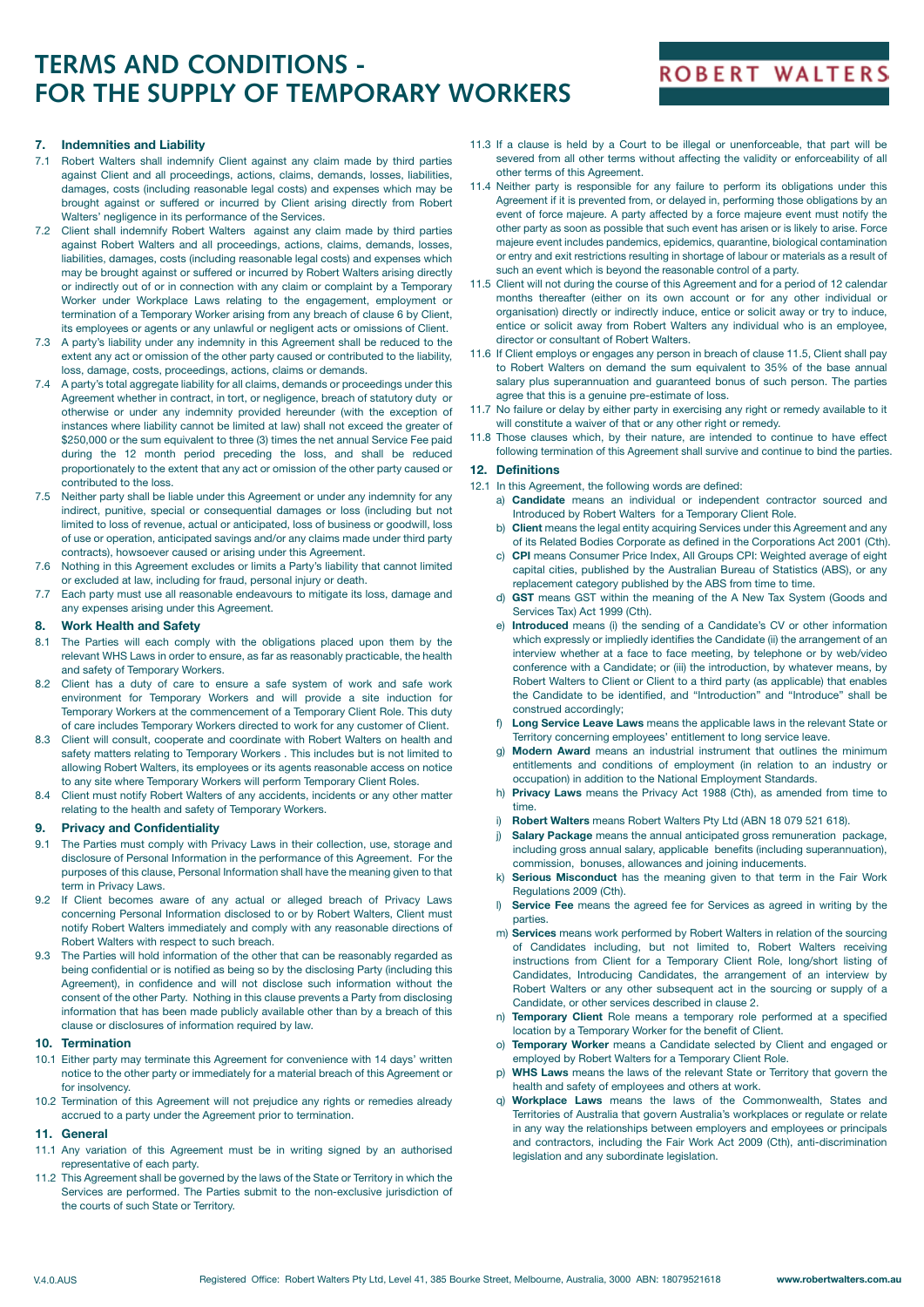# **TERMS AND CONDITIONS - PERMANENT RECRUITMENT SERVICES**

## **ROBERT WALTERS**

### **1. Scope of this Agreement**

- 1.1 This Agreement details the terms and conditions upon which Robert Walters will supply Services to Client in respect of Candidates sourced and Introduced by Robert Walters for Permanent and Maximum Term Placements.
- 1.2 This Agreement commences on the date Robert Walters starts supplying Services to Client and continues until terminated pursuant to clause 10 of this Agreement.
- 1.3 The use by Client of any Candidate details provided by Robert Walters will constitute Client's acceptance of the terms of this Agreement.

### **2. Services**

- 2.1 Robert Walters shall use reasonable skill and care in providing Services to Client.
- 2.2 Client shall provide all information reasonably necessary to enable Robert Walters to source and Introduce suitable Candidates for a Placement. Robert Walters shall make every reasonable effort to ensure that Candidates suit Client's notified requirements.
- 2.3 Robert Walters will conduct background checks on Candidates as requested by Client. Insofar as Candidates or third parties provide details relating to Candidates, Robert Walters will use reasonable endeavours to ensure these details are correct but provides no warranty to such effect. Robert Walters will not be liable for any loss or damage as a result of such information and Client acknowledges that it is responsible for undertaking its own investigations to verify Candidate information is correct.
- 2.4 Where Client has instructed Robert Walters to headhunt a particular Candidate on Client's behalf, Client shall indemnify and keep Robert Walters indemnified against all loss, or expense incurred by Robert Walters as a result of claims made in connection with such instruction.
- 2.5 Robert Walters makes no representation that any Candidate is or will be willing and/or available to accept a Placement with Client.
- 2.6 Robert Walters excludes liability for any loss losses, liabilities, costs or expenses incurred by Client arising from a Candidate's acts or omissions, including in the performance of a Placement with Client.
- 2.7 Client acknowledges and agrees that the final decision to employ any particular Candidate in a Placement rests with Client.
- 2.8 Client must promptly notify Robert Walters if a Candidate accepts a Placement with Client or a third party to whom Client has referred the Candidate, including the start date of the Placement and details of the Candidate's Salary Package.

#### **3. Fees and Additional Costs**

- 3.1 In consideration of Robert Walters' provision of the Services, Client must pay Robert Walters the Fees.
- 3.2 The Fee payable by Client for a Placement is calculated as a percentage of the Candidate's Salary Package, in accordance with the table below:

| % MARGIN |
|----------|
| 16%      |
| 20%      |
| 25%      |
| 30%      |
|          |

- 3.3 For Maximum Term Placements or part-time positions, the Fee will be calculated as a percentage of the equivalent annual full time Salary Package, in accordance with clause 3.2.
- 3.4 Client must inform Robert Walters and pay the Fee that would have been due to Robert Walters for a Placement where:
	- (a) although no Placement occurs initially, a Candidate is employed or engaged by Client within 12 calendar months from the date of Introduction;
	- (b) an offer of employment is made by Client and accepted by a Candidate but (through no fault of the Candidate) no employment or engagement results; or
	- (c) irrespective of whether or not a Placement results from the Introduction of a Candidate by Robert Walters to Client, the Candidate is Introduced by Client to a third party within 12 calendar months of the date of Introduction.

### **4. Retained Searches**

- 4.1 This clause only applies if Client requests Robert Walters in writing to provide Services in respect of a Retained Search.
- 4.2 For a Retained Search, the Fee (calculated in accordance with clause 3) will be invoiced in three stages:
	- (a) 33% upon Robert Walters' agreement to undertake the Services;
	- (b) 33% upon the earlier of:
		- (i) Robert Walters' delivery of a short-list of Candidates to Client; or
	- (ii) 30 days after Robert Walters' agreement to undertake the Services; and (c) the balance of the Fee (if applicable, adjusted for any changes to the Salary
- Package) on the commencement of the Candidate's Placement with Client. 4.3 If Client withdraws the Placement before the Candidate commences, all three
- stages of the Fee specified in clause 4.2 will be payable immediately. If within three (3) calendar months of such withdrawal Client instructs Robert Walters to provide Services for an identical position, a credit will be given against such Fee.

### **5. Payment Terms**

- 5.1 Invoices are payable within 14 days of the date of invoice.
- 5.2 If Client requires a purchase order, or its equivalent, to effect the payment of an invoice, Client must raise a purchase order prior to Candidate's commencement of a Placement with Client. For the avoidance of doubt, acceptance of a purchase order by Robert Walters will not result in acceptance of any terms and conditions attached to such purchase order.
- 5.3 Client is deemed to have accepted the invoice if no dispute is raised within 14 days of the date of invoice.
- 5.4 Overdue payments are subject to interest on the amount unpaid from the due date to the date of payment at a daily rate 2.5% per annum above the base rate of the Commonwealth Bank of Australia.
- 5.5 A dispute will not affect payment of any non-disputed Fee on the same invoice or the payment of any other invoices due by Client and Client shall have no right of set off.
- 5.6 All Fees payable to Robert Walters under this Agreement are in AUD and GST exclusive. GST shall be charged on Fees due at the prevailing rate and on such aspects of any other charges as is required by law. Client is responsible for any bank charges, local taxes or costs incurred in relation to payments.
- 5.7 Any costs incurred by Robert Walters in recovering amounts overdue shall be payable by Client.

### **6. Maximum Term Placements**

- 6.1 Client must promptly notify Robert Walters of any offer of a Permanent Placement or extension of a Maximum Term Placement and provide details of the Candidate's Salary Package.
- 6.2 If:
	- (a) the original Maximum Term Placement is extended, a further Fee will be payable in accordance with clause 3.3; or
	- (b) the Candidate accepts a Permanent Placement with Client, a further Fee will be payable in accordance with clause 3.2.

### **7. Replacement Guarantee**

- 7.1 At Client's request, if a Candidate's Placement is terminated within eight (8) weeks of its commencement date (including the Candidate's period of contractual notice), Robert Walters will seek a replacement Candidate, on the condition that:
	- (a) the Candidate terminates the Placement of his or her own volition and not due to any redundancy measures, change in job description or change in work conditions;
	- (b) Client has paid Robert Walters' invoice in respect of the initial Placement in accordance Clause 5;
	- (c) Client has complied with its legal obligations to the Candidate, including its obligations under Workplace Laws;
	- (d) the request is given exclusively to Robert Walters to replace the Candidate;
	- (e) the nature of the replacement position is the same as for the initial Placement; and
	- (f) Client notifies Robert Walters within 7 days of the date of termination of the Placement.
- 7.2 No rebate or refund of Fees will be payable.
- 7.3 Robert Walters offers this replacement guarantee on the initial Placement only.
- 7.4 The replacement guarantee does not apply to Maximum Term Placements or to
- any conversion from a temporary client role to a Permanent Placement. 7.5 If the Salary Package of the replacement Candidate changes from the original Placement, the Fee will be adjusted accordingly.
- 7.6 The replacement guarantee will be valid for a period of three (3) months from the date of termination of the initial Placement, after which Robert Walters is not obliged to offer such guarantee.

### **8. Privacy and Confidentiality**

- 8.1 The parties must comply with Privacy Laws in their collection, use, storage and disclosure of Personal Information in the performance of this Agreement. For the purposes of this clause, Personal Information shall have the meaning given to that term in Privacy Laws.
- 8.2 If Client becomes aware of any actual or alleged breach of Privacy Laws concerning Personal Information disclosed to or by Robert Walters, Client must notify Robert Walters immediately and comply with any reasonable directions of Robert Walters with respect to such breach.
- 8.3 The parties will hold information of the other that can be reasonably regarded as being confidential or is notified as being so by the disclosing party, (including this Agreement and details of any Candidate), in confidence and will not disclose such information without the consent of the other party unless required by law or it has already been made available to the public other than through a breach of this clause.

## **9. Liability**

9.1 Neither party shall be liable to the other under or in connection with this Agreement for any indirect or consequential loss, loss of profits or loss of revenue. Nothing in this Agreement limits any warranty or right imposed by statute or regulation to the extent that it cannot lawfully be limited, or limits either party's